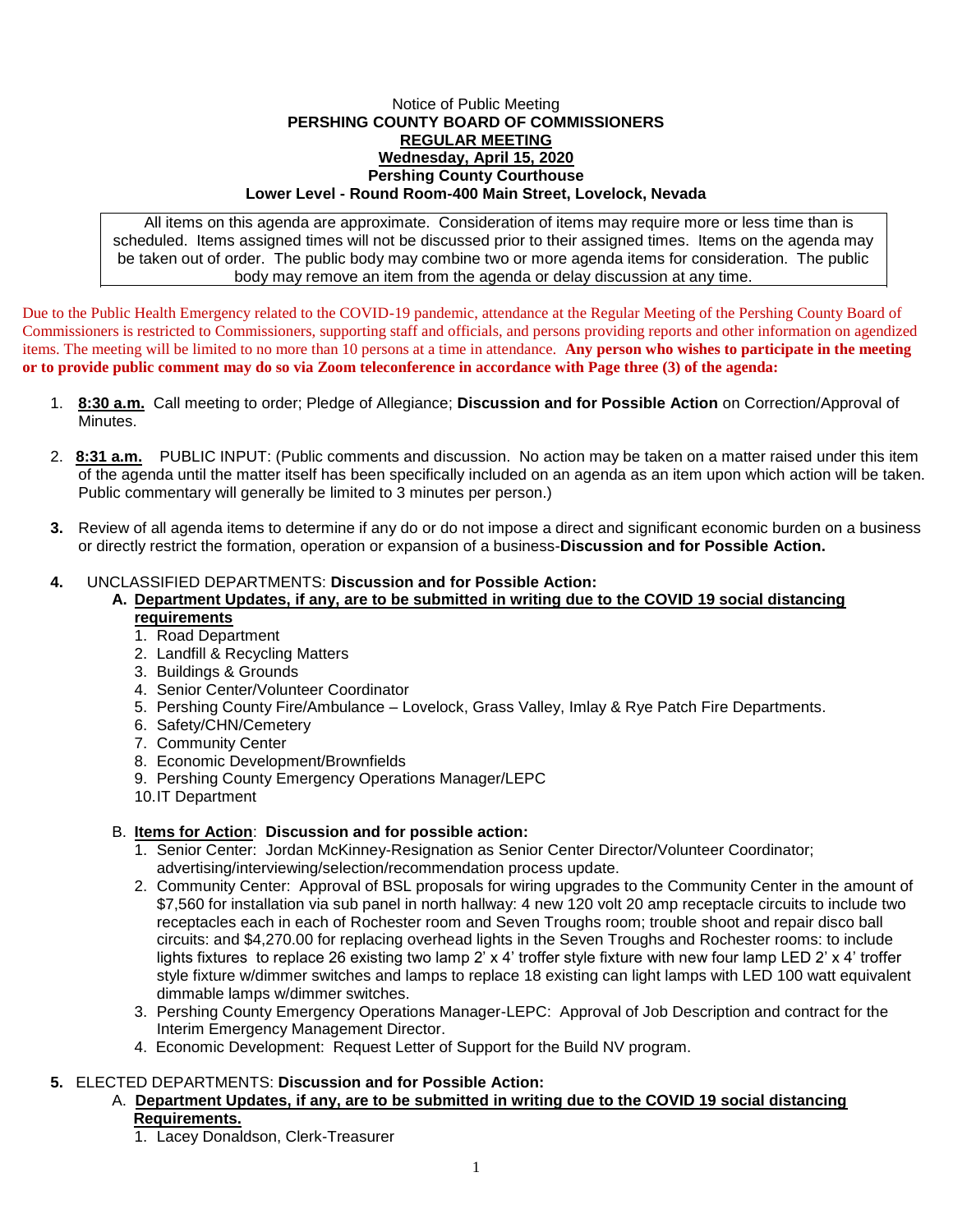- 2. Rene Childs, Auditor-Recorder
- 3. Laureen Basso-Cerini, Assessor
- 4. Bryce Shields, District Attorney
- 5. Karen Stephens, Justice Court
- 6. Jerry Allen, Law Enforcement

#### B. **Items for Approval: Discussion and for Possible Action:**

- 1. Lacey Donaldson, Clerk-Treasurer: Approval of Corrections to Tax Rolls.
- 2. Rene Childs, Auditor-Recorder: Request for approval of Critical Need Position through "PERS" for retired reserve deputies for Pershing County Law Enforcement Center; Request for approval to halt all county expenditures except for those dire necessities, needed to continue county operations.
- 3. Karen Stephens, Justice Court: Request that Administrative Assessments and Court Facility Fees continue to be retained for the ongoing and exclusive use of the Lake Township Justice Court.
- 4. Jerry Allen, Law Enforcement: Approval to have BSL Electric install 'shore power' of 4-30 amp 120 volt outlets for contingency trailer usage for isolation as well as 1-30 amp 240 volt outlet for refrigerated truck usage in the amount of \$3,235.00 with possible reimbursement from FEMA funding; Final approval to accept a 2008 Toyota Camry into Pershing Sheriff's Office inventory as Asset Forfeiture as a part of Case #18-381.
- 6. PCWCD: Request for Letter of Support for Watershed Flood Prevention Operations 2020 funding assistance under NRCS PL 83-566 Watershed Protection and Flood Prevention Program.
- **6.** Discussion and approval whether to extend the deadline for Burning Man Project quarterly payment of \$75,000.00 to provide law enforcement services at the 2020 Burning Man Event-**Discussion and for Possible Action.**
- 7. Additional Written Reports, if any:
	- A. Update on future Law Enforcement Center
	- B. Grass Valley Advisory Board
	- C. Derby Field Airport
	- D. Report from Legal Counsel
	- E. Report from Administrative Assistance/HR Rep-County Commissioner's Office
	- F. Requests for Future Agenda Items
	- G. Correspondence
- **8.** Update from Emergency Operations and Re-evaluation of Resolution 20-03-02, Declaration of Emergency relating to the COVID-19 (Corona Virus); Possible changes to County Commission meetings dates-**Discussion and for Possible Action.**
- **9.** Litigation meeting.
- 10. Matters of the Board for Discussion: **Updates to be submitted in writing.**
- Board Liaison reports. (Nevada Works, Safety, Hospital Board, Emergency Management, Cemetery, Recreation Board, WNDD, Pe. Co. Economic Dev./, Community Center, Airport Advisory Board; Museum Advisory Board, Library Board, Senior Center Advisory Board, Central Nevada Water Authority, Planning Board, Broadband Advisory Board, 911 Committee, Solid Waste Management Recycling Advisory Board, Pe. Co. Volunteer Advisory Board, T. V. Board, Frontier Coalition, Humboldt River Water Basin Authority.)
- 11. PUBLIC INPUT: (Public comments and discussion. No action may be taken on a matter raised under this item of the agenda until the matter itself has been specifically included on an agenda as an item upon which action will be taken. Public commentary will generally be limited to 3 minutes per person.)
- 12. Approval of Vouchers-**Discussion and for Possible Action**.
	- **NOTICE:** The County Commission may by law receive information from legal counsel regarding potential or existing litigation involving a matter over which the County Commission has supervision, control, jurisdiction or advisory power, and such gathering does not constitute a meeting of the County Commission pursuant to Nevada Revised Statutes **241.015.**